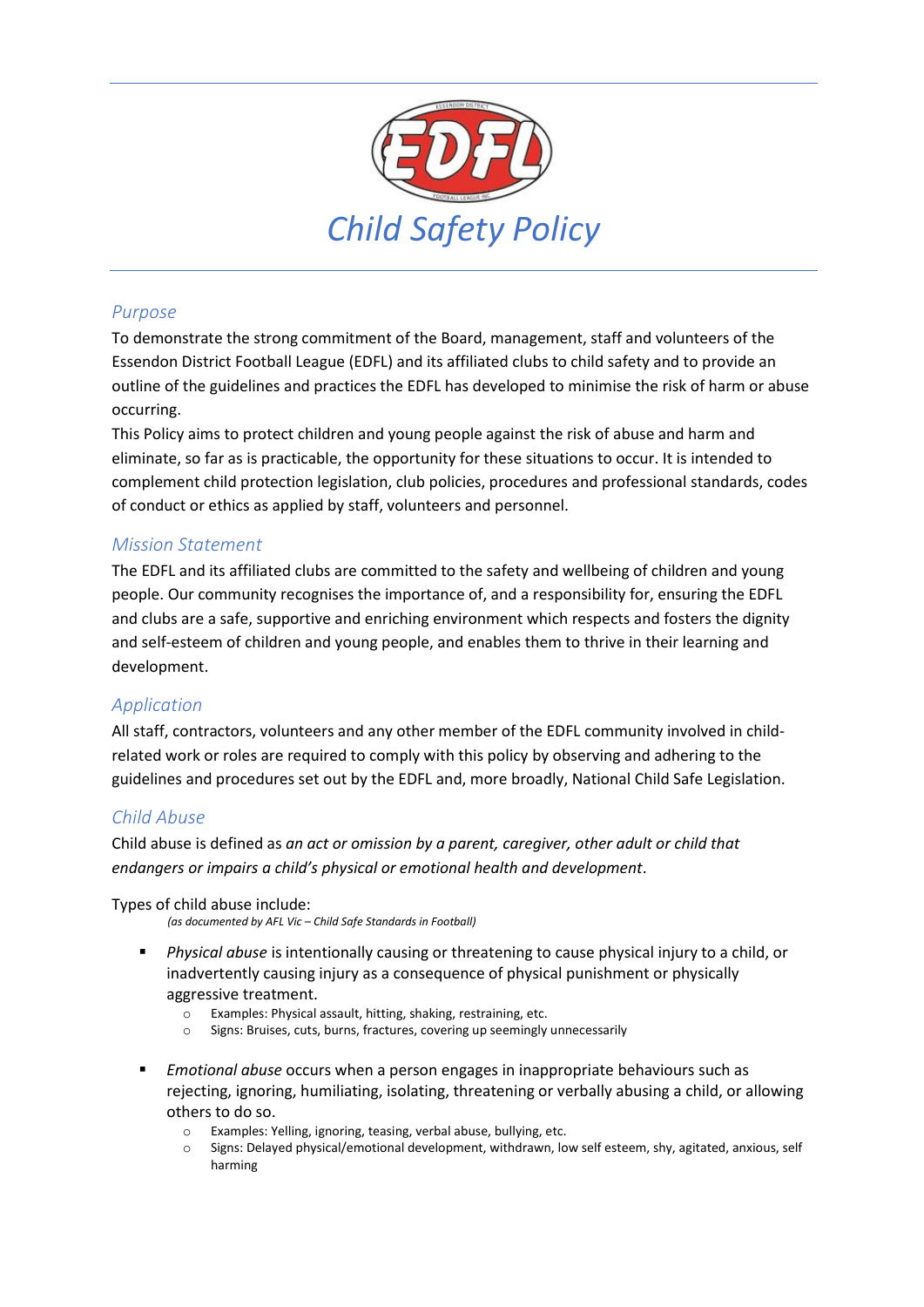- **EXALCH ADDE IS EXALCH ADDET A** Sexual abuse **SEXUALCH FIGHT A** Sexual above the child in any sexual activity.
	- o Examples: Fondling genitals, masturbation, penetration, voyeurism and exhibitionism, exposure to pornography, sexting, etc.
	- o Signs: Bruising, withdrawal, anxious, over-sexualisation, secretive, low self esteem, weight loss or gain, self harming
- *Neglect* means failing to meet a child's basic needs such as providing adequate food, drink, shelter, clothing, supervision, hygiene or medical attention.
	- o Examples: Withholding any basic need, lack of emotional support, no security or stability, withholding education, etc.
	- o Signs: Hunger, lack of clothing, homeless, poor hygiene, stealing, skinny, tired, regularly ill, attention seeking
- *Family violence* occurs when children are forced to live with violence between adults in their home, and can be very harmful. Exposure to family violence places children and young people at increased risk of physical injury and harm, and has a significant impact on their wellbeing and development.
- **•** *Grooming* is the behaviours used to prepare a child with the intention of sexually abusing them. This includes building a trusting relationship with a child and their parents/carers, and 'special relationships' and spending time alone with children or outside the work role. It graduates from attention-giving and non-sexual touching to increasingly intimate and intrusive behaviours.

#### *Reporting*

All EDFL clubs must have a nominated Child Safety Officer (CSO). The role of the CSO is to give players, clubs and parents a known point of contact for matters regarding child safety. For all incidents or concerns in regards to child safety, CSO's are the best club contact. They must be equipped with the knowledge and resources to either help with issues, or support the club or individual in taking the matter further. (For further reporting resources, please see Appendix A). All reports/complaints must be treated seriously and handled with maximum confidentiality and discretion.

#### *Recruitment*

The EDFL recognises the importance of a risk management approach to minimising the potential for child abuse or harm to occur – therefore, we encourage clubs to maintain a strict recruitment process for all staff and volunteers who will likely have regular contact with children and young people at the club (see Appendix B for a suggested Appointment Application). As a minimum, clubs are to ensure that all adults who are involved with children under the age of 18 hold a current Working with Children Check.

# *Roles & Responsibilities of Personnel Protecting Children*

While the CSO may be the best point of contact for child safety issues, it is also the responsibility of all club and community members to be diligent in relation to child protection. It is mandatory for all affiliated clubs, with the guidance of their CSO, to ensure all players, coaches, officials, administrators, parents, spectators and members are educated about Child Safety, including a basic understanding of the indicators and risks of child abuse and how to respond to any concerns that have been observed by, or reported to, them. Clubs should make this policy known and readily available to everyone at their club, as well as any other relevant resources provided to them by their CSO.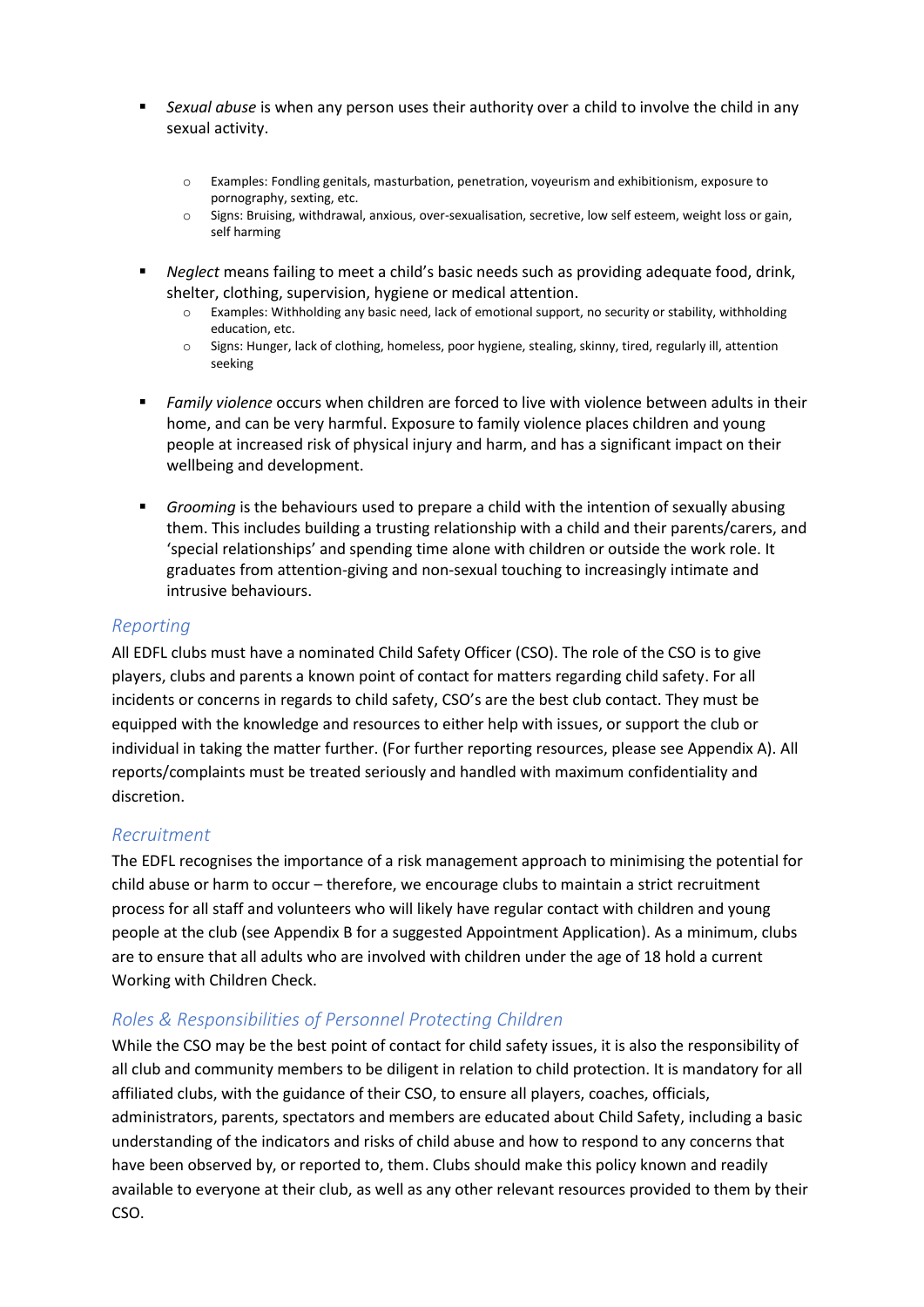# *Child Safe & Child Friendly Guidelines*

The following guidelines are simple ways that all persons can uphold their child protection responsibilities and promote positive, safe and friendly behaviour towards children and young people.

- Positive guidance acting appropriately with children.
- Diversity & Inclusion Do not tolerate any discriminatory practices; promote the cultural safety, participation and empowerment of Aboriginal or culturally/linguistically diverse children and their families; welcome children with a disability and act to promote their participation
- Adhering to role boundaries should not act outside out of the confines of the duties of your role.
- Use of language and tone of voice no swearing or defamatory language, clear direction and encouragement, not being harmful in what you say.
- Supervision avoid being alone one on one with a child out of the view of others where possible.
- Use of electronic communications where possible email, text messages and social media communications to include parent/guardian or within an open group message.
- **•** Photographs of children and young people within expectations of AFL privacy policy e.g. photos taken in context of the program, dressed appropriately, etc.
- Physical contact with children and young people done when reasonable and in an appropriate manner.
- Sexual misconduct under no circumstances are sexual acts to occur with or in the presence of children.
- Change room arrangements important to supervise children while also balancing a child's right to privacy.
- Transporting children prior authorisation from management and child's parents.
- Gift giving prior authorisation from management and child's parents.
- Overnight stays work purposes only within a part of a formal program with authorisations from parents. Gender of supervisors considered and balanced with children participating.
- Alcohol & Drugs while on duty must not use, possess, supply or be under the influence of alcohol or drugs, including being incapacitated from legal medications.

# *Policy Promotion*

In conjunction with the club board or committee, it is the responsibility of the CSO to ensure that the EDFL Child Safety Policy is well known and readily available to players, coaches, officials, administrators, parents, spectators and members of all affiliated EDFL clubs. This may include, but is not limited to, displaying of policy in club social rooms, downloadable version of policy available on club websites, printed copies of policy available from club CSO's. A master copy of the EDFL Child Safety Policy will always be publicly available via the league website [\(http://essendondfl.com.au/\)](http://essendondfl.com.au/).

# *Further Information on Child Safety*

Club CSO's are available for individuals seeking further clarity on any child safety related issues. They must be provided with the training, information and resources to assist with a large array of issues and will know the proper course of action for a majority of complaints, concerns or reports. Should they not have the ability to provide assistance, they will know the appropriate method of advancing the issue to higher authorities, whether that be the EDFL, Police, DHHS or other department.

# *Review*

As Legislation and National Policies change and develop, so too will the EDFL Child Safety Policy. Taking on board national changes as well as seeking input from children, parents, carers, staff and volunteers involved with the EDFL and its affiliated clubs, this policy will be reviewed in February of each year and changes will be made accordingly.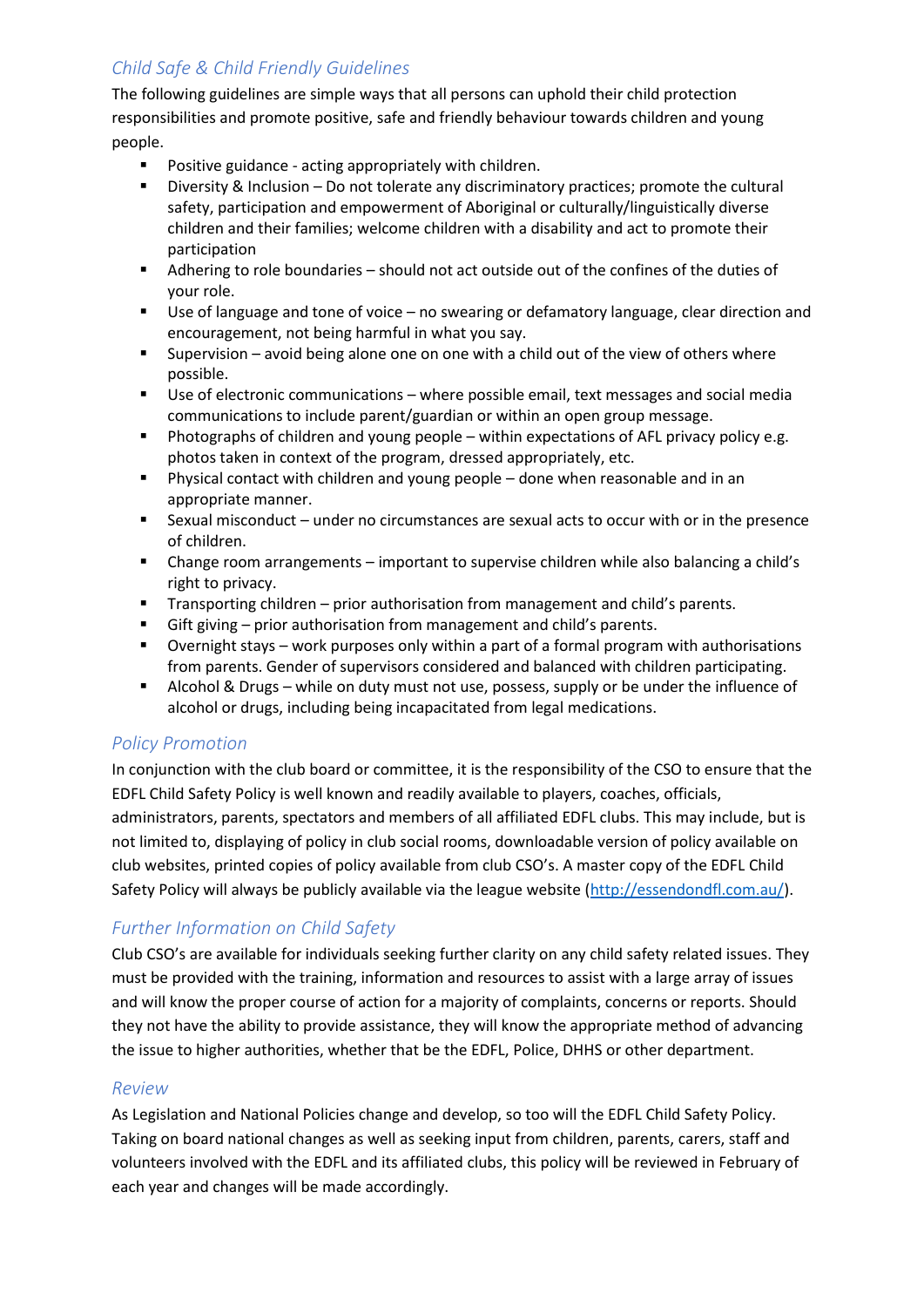# *Appendix A – Reporting Procedure*



pursue a resolution.

Higher Authority.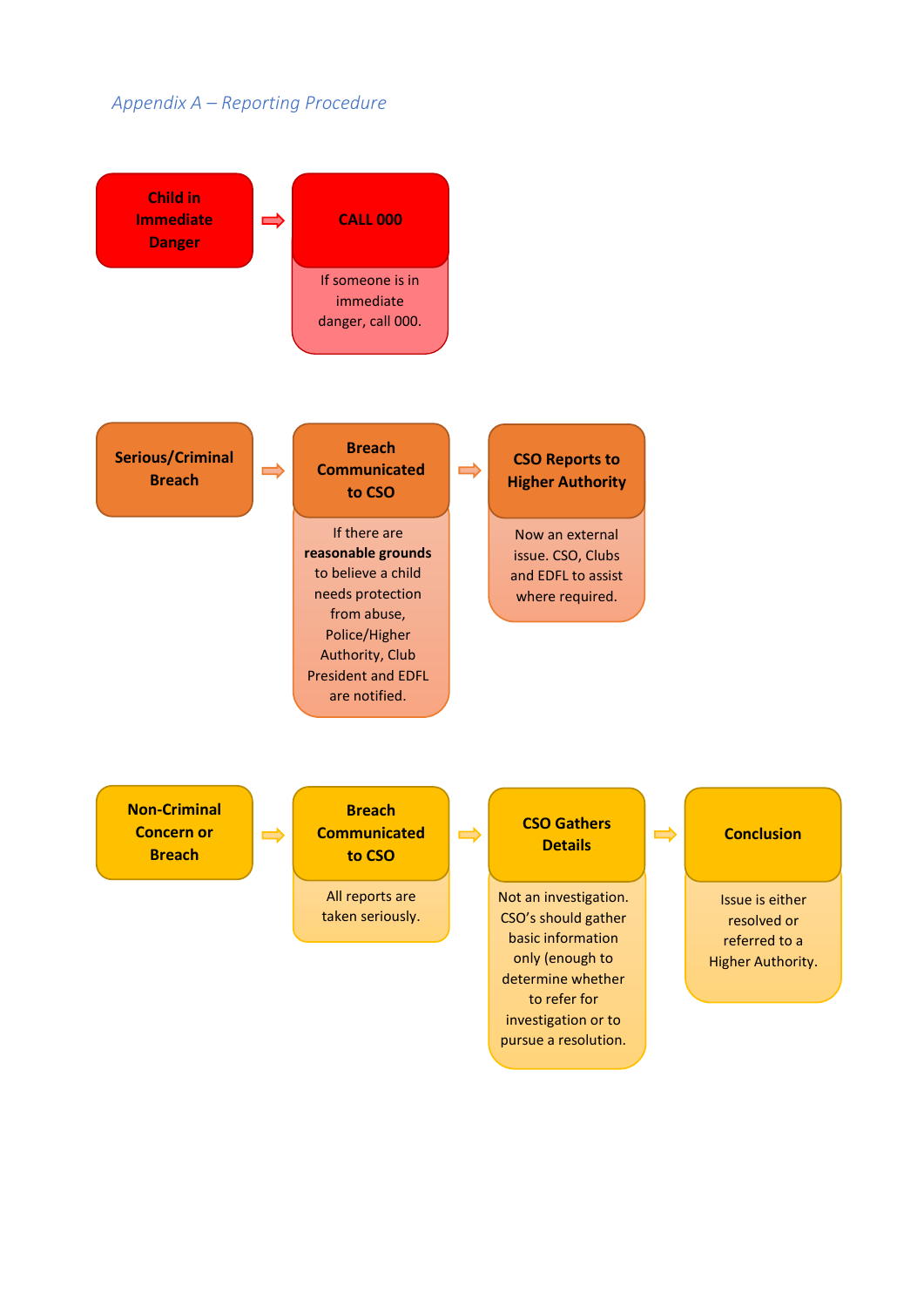# Appendix B - Example Position Appointment Guide

| Why I wish to work with children in football/netball?     |
|-----------------------------------------------------------|
|                                                           |
| Any relevant history working/volunteering with children?  |
|                                                           |
|                                                           |
|                                                           |
| Reasons for leaving previous roles working with children? |
|                                                           |
|                                                           |
|                                                           |
|                                                           |
| Referee 1                                                 |
|                                                           |
|                                                           |
|                                                           |
|                                                           |
| <b>Referee 2</b>                                          |
|                                                           |
|                                                           |
|                                                           |
|                                                           |